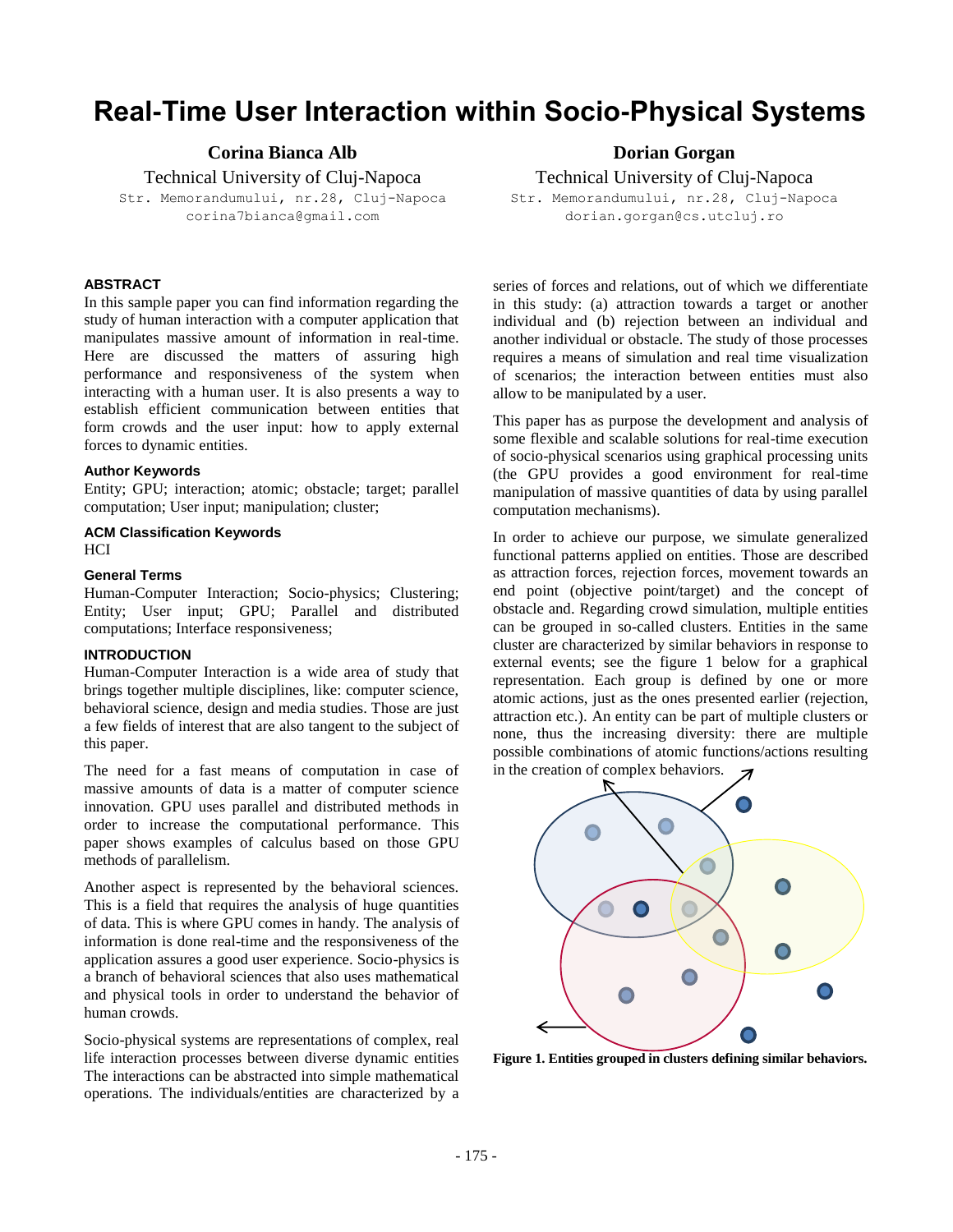Another purpose of this paper is to include user input responsiveness. That means that the user of an application such as the one presented here can interact with the entities and influence their behavior. This has great potential for further development of socio-physical oriented studies: it includes real-time and flexible manipulation of data. This enables the possibility to study more complex scenarios while maintaining a generalized pattern description for basic actions. The main idea is that the way or order in which the actions take place can be influenced by an outside force – the user.

This paper presents some simple atomic operations that form the basis of user interactivity. The approach improves the usability of the system by enabling the creation and manipulation of data into multiple scenarios. Visualization of data is also described here as the interface and the means of communication between the human user and the system: this way, the evolution of the scenario is interactively decided.

## **RELATED WORKS**

The related works that have formed the motivation of this analysis are based on socio-physics study and crowd simulation. An important aspect is that those rely on the applicability and simulation of a group dynamics on GPU. Thus, one of the papers studies the simulation of crowd dynamics as a socio-physical model using graphical processing unit parallelism techniques [1]. The matter of performance is an important aspect when having to deal with diverse and interdependent computations on big quantities of data. This requires a specialized type of hardware architecture. The paper mentioned above is a study that analyzes the techniques used by the GPU in order to improve the performance of computations in comparison with the CPU. It focuses on high level optimization of parallel computations with application in graphical simulations.

Another work continues the analysis of performance by means of hardware improvement. Architecture for real time crowd simulation using multiple GPUs [2] relies on dividing the amount of data to be manipulated between multiple GPU units. The architectural aspect plays an important role when it comes to realistic representation of situations that require huge number of entities. Multiple GPUs on the same machine or organized as a cluster are used for creating realistic crowd simulation application. It is one of the first studies to approach this method. Even though this last presented paper describes a major performance improvement, the current study does not mainly rely on it. The major focus is the analysis of the forces that influence the behavior of entities and how it can be manipulated by the end user (the human interaction).

The next study, Social force model for pedestrian dynamics [3] has as purpose the analysis of the physical concepts that describe behaviors. It formulates a social force model using concepts on which the human behavior is based. The main

focus is the study of pedestrians' motion. Just as *this* paper wants to emphasize and analyze, this publication concludes that pedestrian motion can be classified according to environment and other pedestrians' movement. A certain subject has a goal, a location on the map he/she wants to arrive to. If her/his movement is not disturbed, the motion is simple and takes the shortest path. If on the other hand, the motion of a subject is influenced by another subject, there appears what we describe in our paper, a rejection force towards an entity: their positions on the map cannot overlap. There has to be implemented a mechanism/pattern of avoidance: an alternative path has to be found. The *Social force model for pedestrian dynamics* study mentions also the concept of border. Those are represented by buildings, streets, walls, or in a general term, obstacles. Here, a *repulsive effect* is described. The pedestrian needs to acknowledge the presence of such an obstacle and avoid it; this is presented *here* as rejection force towards an obstacle. Another possible action is the *attractive effect*. Pedestrians can be attracted by other pedestrians. The correlated action in our study is the attraction force towards another entity. This related work describer mathematical formulas for each type of *effect* in order to create a generalized pattern that can be applied in similar situations for a large number of subjects/pedestrians.

Our study has a similar purpose: studying alternative methods of efficient pattern generation for entities interaction between each other and between them and other objects classified as obstacles.

# **TYPE OF INTERACTIONS**

As presented in the introductory part, the entities in the system are influenced by a number of forces, for all of which we want to describe a functional pattern. In addition to those (the *attractive effect* and the *repulsive effect*) the user input is introduced. It can be classified as a special kind of influence because it is an outside force that can manipulate the existing patterns in order to create new specific scenarios.

We also want to take advantage of the GPU's specialized architecture for massive data representation and parallel computation capability for performance improvement purposes.

## **Attraction towards a target**

The first and most basic type of force that influences an entity is the attraction towards an already known target when there is no obstacle or other entity to influence the trajectory. Refer to figure 2 for an example of how this is represented graphically.



**Figure 2. Attraction force of an entity towards a fixed target.**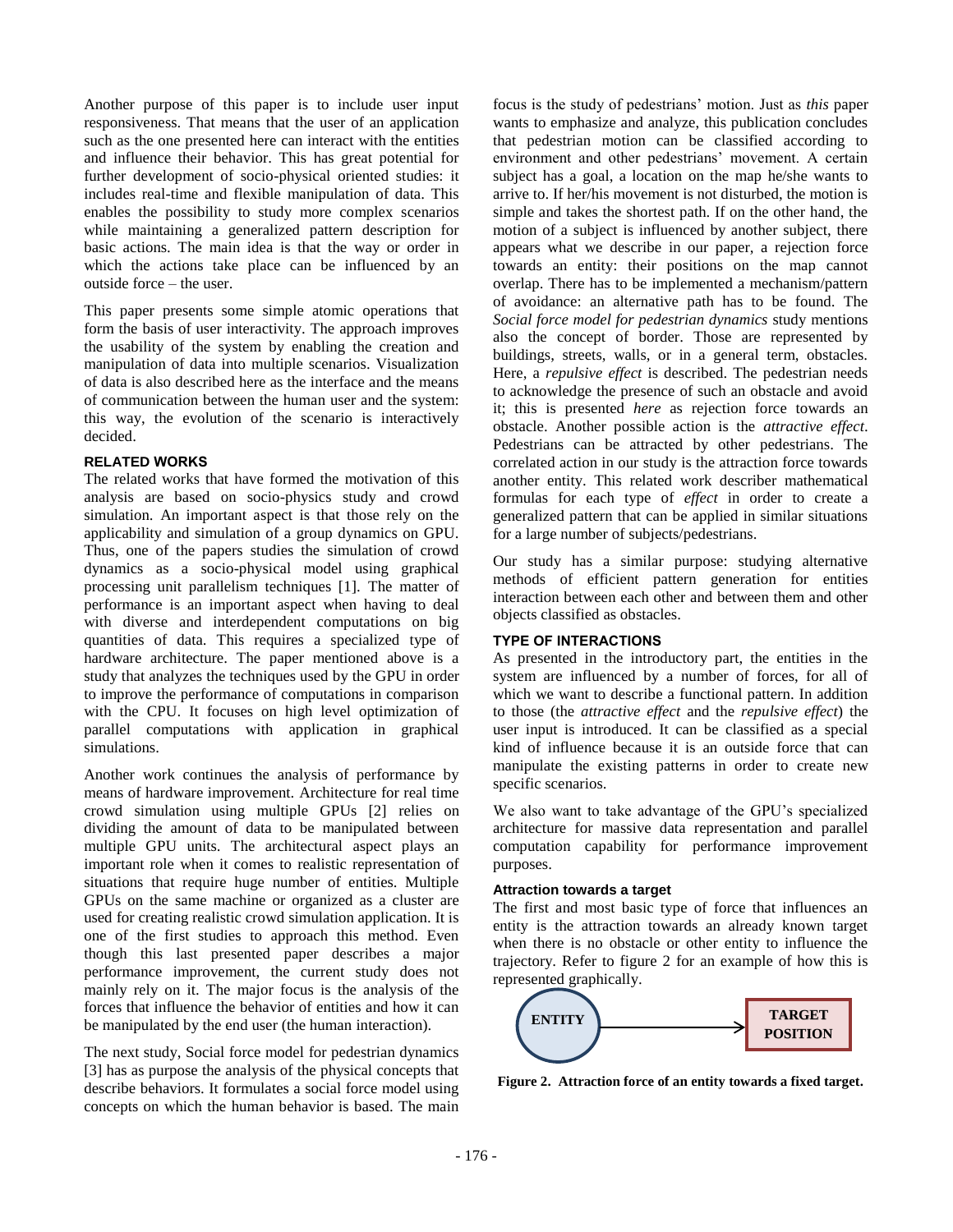For visualization, the position of the moving entity is updated at each frame until it reaches the destination.

When a single entity is involved, the performance of the computations on the CPU is comparable with the one on the GPU. The real advantage is observed when there are a huge number of entities reaching their targets. Figure 3 represents symbolically the possibility of having multiple entities moving toward different targets.



**Figure 3. Scalability of the number of entities performing computations in order to reach their targets.**

For a CPU implementation this kind of scenario produces glitches at visualization because of the massive amount of computations that need to be done.

The attraction towards a target gets more complicated when obstacles are involved. This is presented in further sections, as it involves more complex analysis of the environment that surrounds the entity.

## **Attraction towards an entity**

The next type of attraction is the attraction towards another entity. This is a more complex type of force because, despite the case of a target -which is a fixed point, the subject A has to deal with a moving entity B, as suggested in figure 4. This means that at each frame the attracted entity A considers as target the current position of the entity B, which in turn is updated at every frame. The subject B could be following its own path towards a target.



**Figure 4. Entity A is attracted to the moving entity B.**

To make the study more complex, let's consider the motion of B follow the model of a bouncing ball that is dropped from a distance X from the ground. There is a gravitational force that attracts it to the ground, as well as a rejection force coming from the ground and walls: this makes the ball bounce. For a more realistic visualization, there is also a speed modifier variable that makes the ball slow down as it touches the ground and walls. This effect is achieved by adjusting the velocity of the ball using the *Verlet integration* [4]; see in figure 5 the mathematical expression of the Verlet integration: the variable *t* represents the *time*, *v* is the *velocity* and *a* represents the *acceleration*; this is the physical interpretation of the formula. The method is often used in computer graphics for performance reasons, as it uses simple computations only: additions and subtractions functions of time. Programmatically, the velocity, time and acceleration have slightly different meanings: *time* is expressed as *frames* that are to be displayed; the *velocity* is actually the position of the entity at a given frame, while the *acceleration* represents the difference between the previous positions of the entity. As an example, at frame F1 (time t1), entity E has position P1, at frame F2 (time t2) it has position P2 and at frame F3 (time t3) it has position P3. Acceleration *a* is equal at frame F2 with P2-P1 and at frame F3 with P3-P2. Considering that time variance (*delta t*) represents one frame, Verlet integration uses the mean on the previous and current accelerations in order to determine the current velocity.

$$
\vec{v}(t+\Delta t)=\vec{v}(t)+\frac{\vec{a}(t)+\vec{a}(t+\Delta t)}{2}\Delta t.
$$

#### **Figure 5. The mathematical expression of Verlet integration**.

To summarize, there are three physical forces that act towards entity B: (1) the gravitational force, (2) the repulsive/rejection reaction of the ground and walls and (3) the bouncing slowing down force.

Coming back to entity A, it has to adjust its position taking into consideration entity B. The result is a mirrored bouncing effect: A follows the pattern that B's movement describes.



**Figure 6. Entity B (simulation of a ball) is bouncing to the wall. The wall is an obstacle that reverses B's direction of movement.**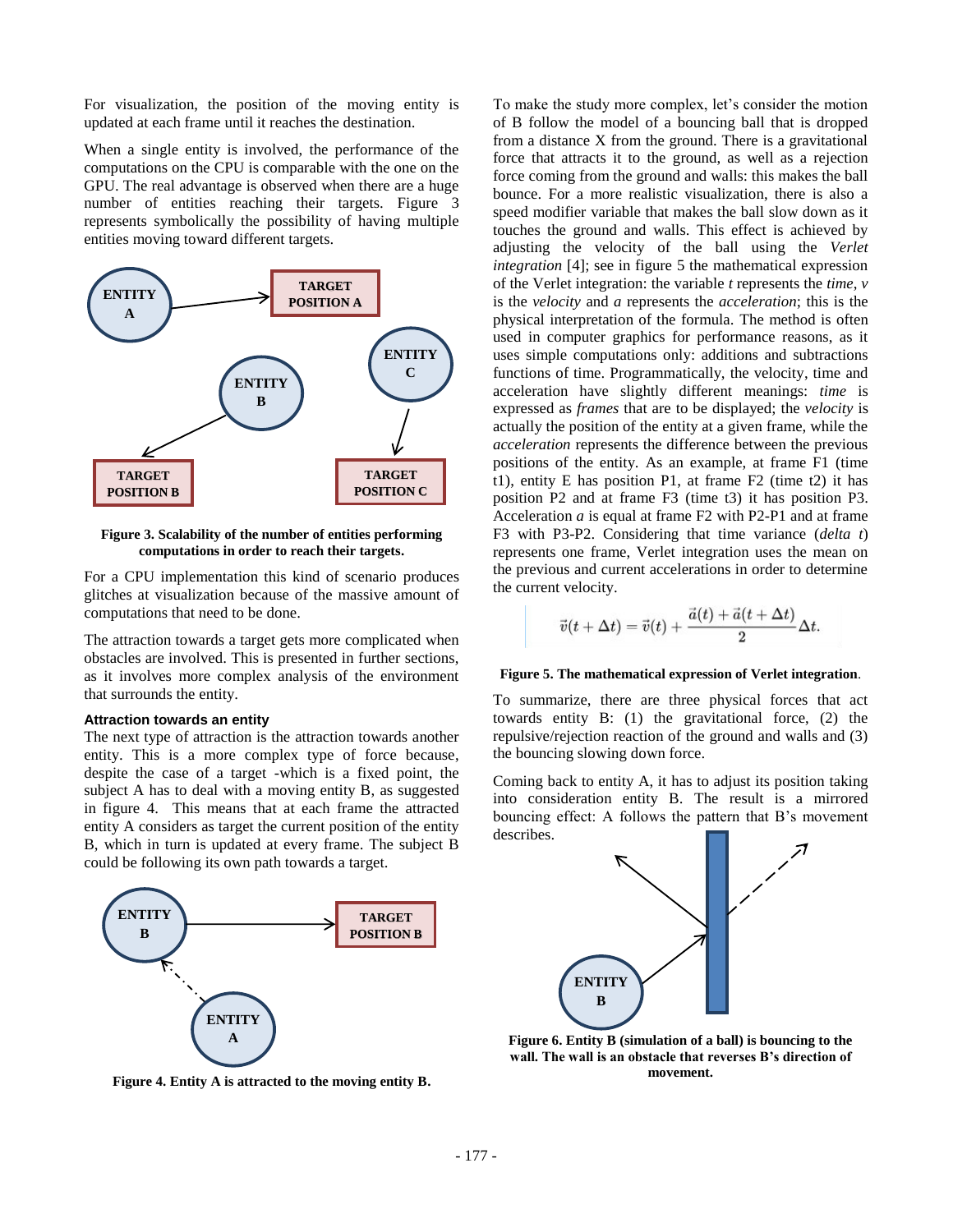

**Figure 7. Rejection force between multiple entities following the same moving target.**

## **Rejection force between an entity and an obstacle**

Before going on to the obstacle concept, notice that in the previous paragraph we have talked about the bouncing effect of the entity B when it comes in contact with the walls. Figure 6 depicts this scenario. This is actually a rejection force where the walls are obstacles: they reverse B's direction of movement: the walls don't let the ball (entity B) pass through it.

Another kind of obstacle is represented by static objects that might interfere with the trajectory of moving entities. In this case, the moving subjects must find alternative ways to reach their target by avoiding the obstacles. A more complex mathematical approach is needed, thus the justification of GPU performance.

#### **Rejection force between entities**

Rejection can also take place between subjects of the same type: moving entities. Let's consider the bouncing ball usecase presented earlier. This time, instead of having a single subject that is attracted to entity B, there are more. We have to take into consideration the fact that all entities that are attracted to the same point might overlap. In a 2D environment, this is not a realistic representation of motion. This is why we need to find a way to implement the rejection between entities at the same time as attraction towards the same bouncing subject B. This is done just like in the case of static obstacles, only this time each entity is an obstacle for all the others. At each frame, all entities change positions, but for each current position, all subjects adjust their coordinates in the 2D space they move in. Refer to figure 7 presented above in order to observe the evolution of such a scenario.

This use-case is fit for observing and analyzing some scalability performance. As also mentioned previously, the computations' complexity is high. A CPU implementation does introduce glitches and a poor visualization. On the other hand, the GPU memory and computation capacity are high enough to not only ensure a smooth visualization, but also scalability. Depending on the hardware specifications, the quality of the visualization remains unaltered for a certain number X of entities. When this threshold X is outrun, the system becomes slower due to the amount of time it takes to complete all the computations for all data (the amount of time to complete all the computations

necessary for displaying a frame); the level of parallelism is limited by the hardware.

The system has been implemented and analyzed in order to objectively study the scalability of this scenario. The usecase relies on increasing the number of entities that are attracted to the bouncing ball B (see table 1): for a number of 10 entities, it takes approximately 400 microseconds to render a frame in GPU. The same number of entities is rendered on CPU in only 100 microseconds. For 100 entities, the amount of time on GPU slightly increases, reaching approximately 500 microseconds per frame. Operations on CPU take 400 microseconds. It takes 800 microseconds to perform all computations for 500 subjects on a GPU, while on a CPU it takes 4500 microseconds. From this point on, the advantage in performance introduced by the parallelism implemented on the graphical processing unit is evident: see table 1 for a representation of the scalability with regard to time performance (some errors might be introduces due to approximations). For a further analysis, when the number of entities is increased to 2000, the GPU takes approximately 4000 microseconds while the CPU 10 times longer: 40000 microseconds.

| <b>Entities</b><br>number | <b>GPU</b> computation<br>time (microseconds) | <b>CPU</b> computation<br>time (microseconds) |
|---------------------------|-----------------------------------------------|-----------------------------------------------|
| 10                        | 400                                           | 100                                           |
| 100                       | 500                                           | 400                                           |
| 500                       | 800                                           | 4500                                          |
| 1000                      | 2000                                          | 10000                                         |
| 2000                      | 4000                                          | 40000                                         |

**Table 1. Number of entities scalability and time performance.**

## **CLUSTERING**

Clustering is the technique used to group together entities that act similarly in given situations. The behavior of the group is described rather the one specific for each individual. Atomic operations, just like the ones presented in the earlier section, are used to define the reaction to a certain kind of interaction. Refer to Figure 1 for a graphical representation. The most important part here is defining the characteristics of the cluster instead of the ones that refer to an individual. Each entity can decide whether or not to be part of one or more defined groups. This way, the behavior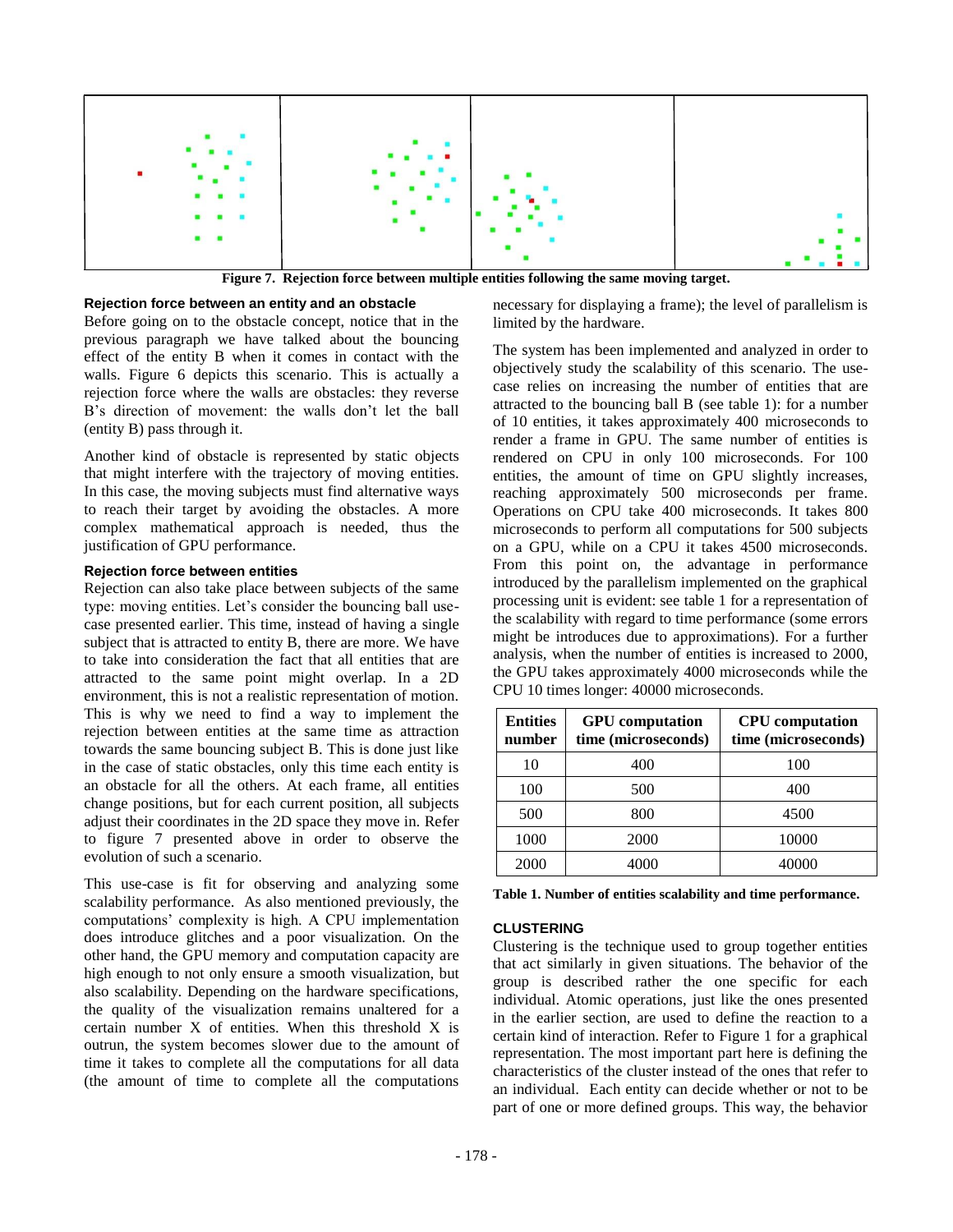is deduced by the analysis of the influence that all groups bring to a specific entity.

## **INTRODUCTION USER INPUT**

For a more flexible manipulation of the events that take place in the entities' environment, the user input has been introduced: it creates new scenarios that are not explicitly described by the program/application. This kind of interaction is valuable because it improves the usability of the application. Some default patterns can be manipulated in order to create new ones.

Here, it is considered the input from the user for a use-case when the entities cannot decide by themselves how to avoid an obstacle. The user can create the so called *temporary attraction points* that act towards entities blocked by an obstacle. He/she can also control those attraction points by activating and deactivating them at any time.

Introducing input from a user generates use-cases that are handled according to the atomic interactions presented in the previous section: an entity that encounters an obstacle in its way towards a target is blocked. The user's input helps it find an alternative way of reaching the final position. This automatically generates a scenario in which a user has impact; out of all the possibilities, somebody chose a certain one: the entity could avoid the obstacle by turning left or right (up or down), but the user specified to turn left (figure 8).



**Figure 8. The entity cannot decide by itself which way to avoid the obstacle.**

Going further, there are some possible use-cases: (1) The entity might encounter another entity, this generating a rejection force as the one presented earlier (rejection force between entities). Being an atomic operation, the system has a default way of handling this situation (figure 9).



**Figure 9. The system finds an alternative way for B to reach its target without overlapping entity A.**

(2) Even if there is no other obstacle, the entity follows its path towards the target, which is again an atomic operation (figure 10). Notice that all operations are performed realtime. In situations when more than one outcome is possible, the user can manipulate the default behavior and experiment new scenarios. The responsiveness of the application is an important objective which this approach makes sure to accomplish.



## **Figure 10. After avoiding the fixed obstacle, entity B follows its target normally, without any other interference.**

The user also has control over the number and type of entities that create the scenario. This information is given at the beginning of the application, before the rendering of the scene. This way, he/she can study and measure the performance of the system and scalability, as well as simulating the behavior of the entities for a more or less crowded scenario.

## **Avoiding obstacles using user input**

An example scenario that uses the user's input in order to avoid an obstacle is presented in figure 11.

The red squares denote the moving entities; those have a simple route: starting from the left part of the screen, they want to reach a target on the right part of the screen. The vertical bar is an obstacle and the points cannot move further. The two ends of the bar represent the *temporary attraction points* mentioned earlier. The entities will start moving towards that point once the user activates one (or both) of them; in the case that the user activates both attraction points at the ends of the obstacle, the subjects choose to reach the one which is closer. Temporary attraction holds until the subject reaches it; after that, the entity follows its path to the target.

# **APPLICABILITY**

The previous section - TYPE OF INTERACTIONS presented the basic atomic operations used in the simple application referred to in image 11. The red squares have as purpose reaching a previously known target when there are obstacles on the way. This simple scenario has been implemented in order to represent the possibilities offered by the system for further developing; for example a real-life application for finding a convenient route knowing a set of constraints (dead end, the route is for trains only, obstacles like fences) and also allowing the user to choose; a scenario could be: 'here, you can go to the left where the road is